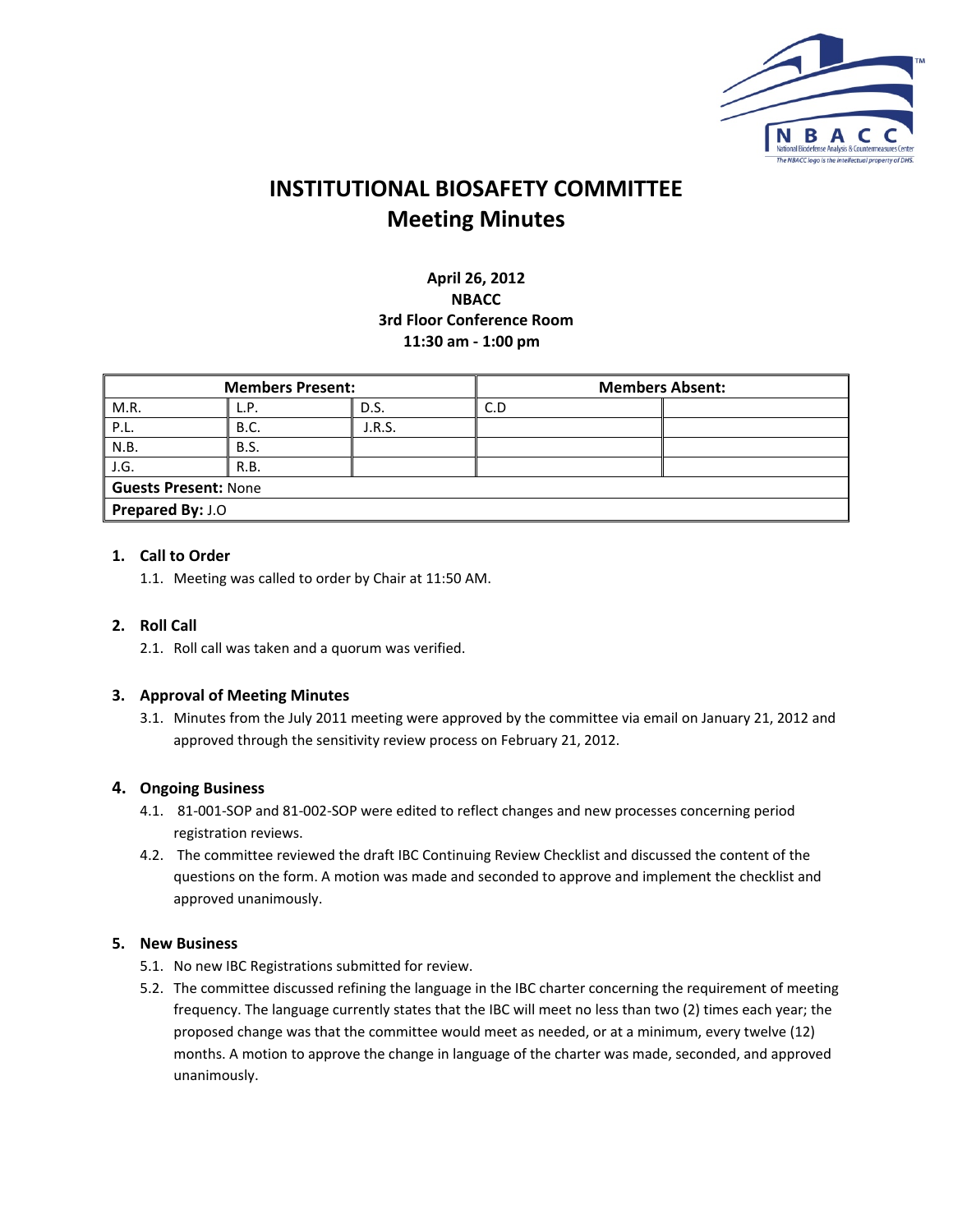- 5.3. The committee discussed the possibility of rDNA samples within casework and what circumstances would require the project lead to report these samples to the IBC. It was determined that:
	- 5.3.1. The IBC will work with the Health and Safety Manager to write an MFR to modify the forensic casework risk assessment to acknowledge the possibility of rDNA samples in casework. This motion was made, seconded, and approved unanimously.
	- 5.3.2. If rDNA samples are found within casework, it will need to be reported to the IBC Chair or IBC Chair designee only if it moves out of forensic workflow. At that time, the Chair (or designee) will determine if it needs an IBC Registration. This motion was made, seconded, and approved unanimously.
	- 5.3.3. The same language that is drafted from 5.3.1 in the MFR to the risk assessment will be incorporated into the forensic project plans beginning in FY13 to acknowledge the possibility of rDNA within casework. This motion was made, seconded, and approved unanimously.

# **6. Action Items**

- 6.1. The ICA will upload the Continuing Review Checklist into documentum.
- 6.2. The ICA and Chair will edit the Charter and send to the committee for review before distributing to the Lab Director for signature.
- 6.3. The Health and Safety Manager and IBC will draft an MFR to modify the forensic casework risk assessment as covered in Section 5.3.1.
- 6.4. The ICA will edit IBC SOPs to incorporate rDNA samples from casework reporting requirements as covered in Section 5.3.2.
- 6.5. The Chair will notify the project leads of forensic project plans to incorporate new language identified in Section 5.3.1 into their FY2013 (and future) project plans.

## **7. Housekeeping Items**

7.1. Next meeting is scheduled for Thursday, May 24, 2012, 11:30-1:00, NBACC Building.

# **8. Adjourn**

The meeting was adjourned at 12:55pm.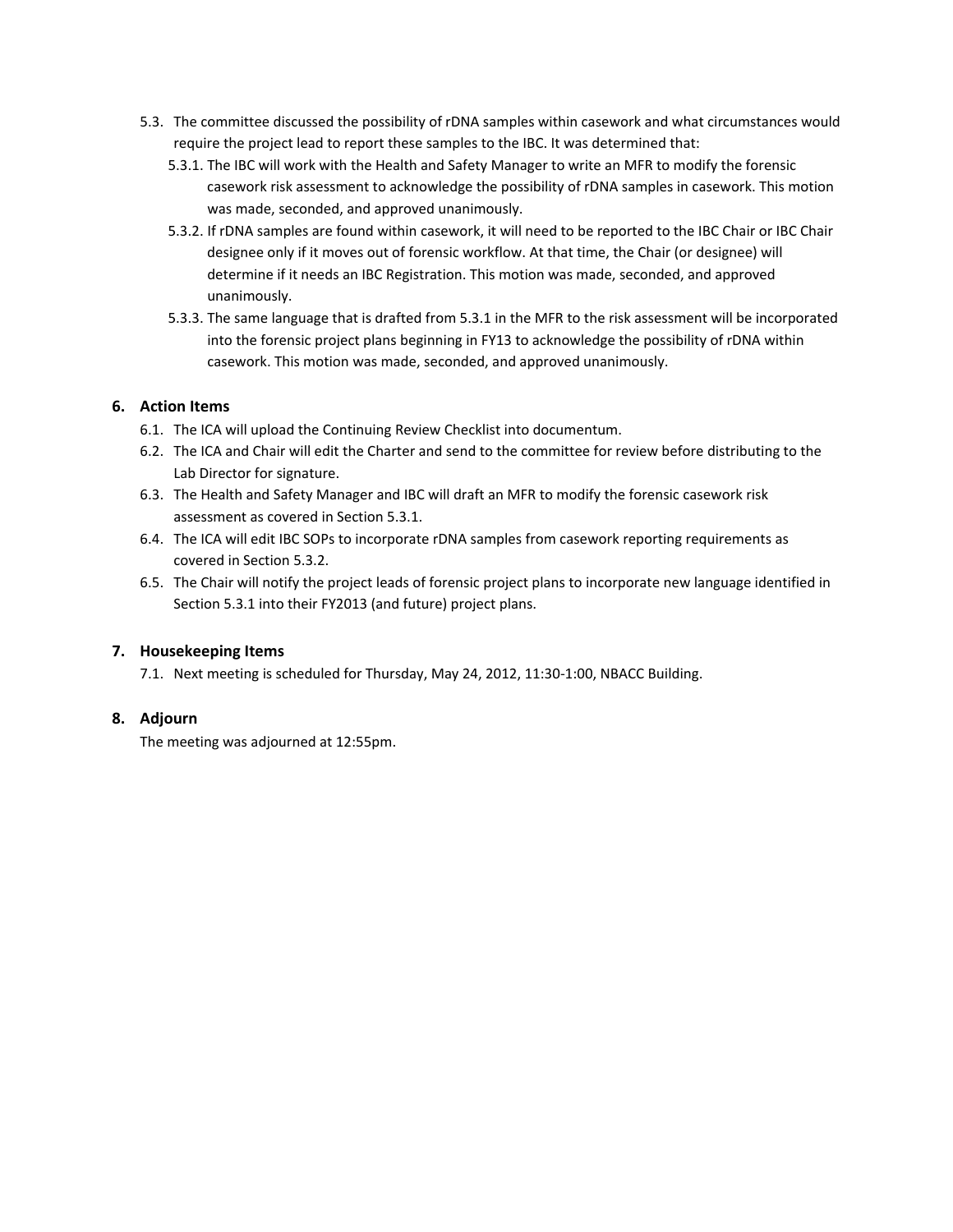

# **INSTITUTIONAL BIOSAFETY COMMITTEE Meeting Minutes**

# **July 26, 2012 NBACC 3rd Floor Conference Room 11:30 am ‐ 1:00 pm**

| <b>Members Present:</b> |             |      | <b>Members Absent:</b> |  |  |  |
|-------------------------|-------------|------|------------------------|--|--|--|
| M.R.                    | L.P.        | D.S. | C.D.                   |  |  |  |
| PL.                     | J.R.S.      |      | <b>B.C.</b>            |  |  |  |
| N.B.                    | <b>B.S.</b> |      |                        |  |  |  |
| J.G.                    | R.B.        |      |                        |  |  |  |
| Guests Present: R.A.    |             |      |                        |  |  |  |
| Prepared By: J.O        |             |      |                        |  |  |  |

# **1. Call to Order**

1.1. Meeting was called to order by the Chair at 11:45 AM.

# **2. Roll Call**

2.1. Roll call was taken and a quorum was verified.

## **3. Approval of Meeting Minutes**

3.1. Minutes from the April 2012 meeting were unanimously approved.

## **4. Ongoing Business**

4.1. The IBC Continuing Review Checklist was uploaded into the controlled document system and given the form number 81‐005‐F05.

## **5. New Business**

- 5.1. The IBC Chair informed the committee of an organizational change pertaining to the IBC. The Institutional Compliance Screening Group, a subcommittee of subject matter experts that are responsible for screening projects for institutional committee review and dual‐use research of concern issues, is now structured under the IBC. The Screening Group subcommittee was previously functioning under the Institutional Safety and Biosecurity Committee (ISBC) Charter, but the duties of the ISBC had been modified, including the Screening Group. The IBC is not responsible for the Screening Group, nor does the Screening Group report to the IBC. The IBC Chair will serve as Chair of the Screening Group.
- 5.2. The committee reviewed the IBC Charter which included the changes regarding meeting frequency as discussed and approved during the last committee meeting. The Charter also was changed to include the Institutional Compliance Screening Group. It was recommended that the Charter include the remaining